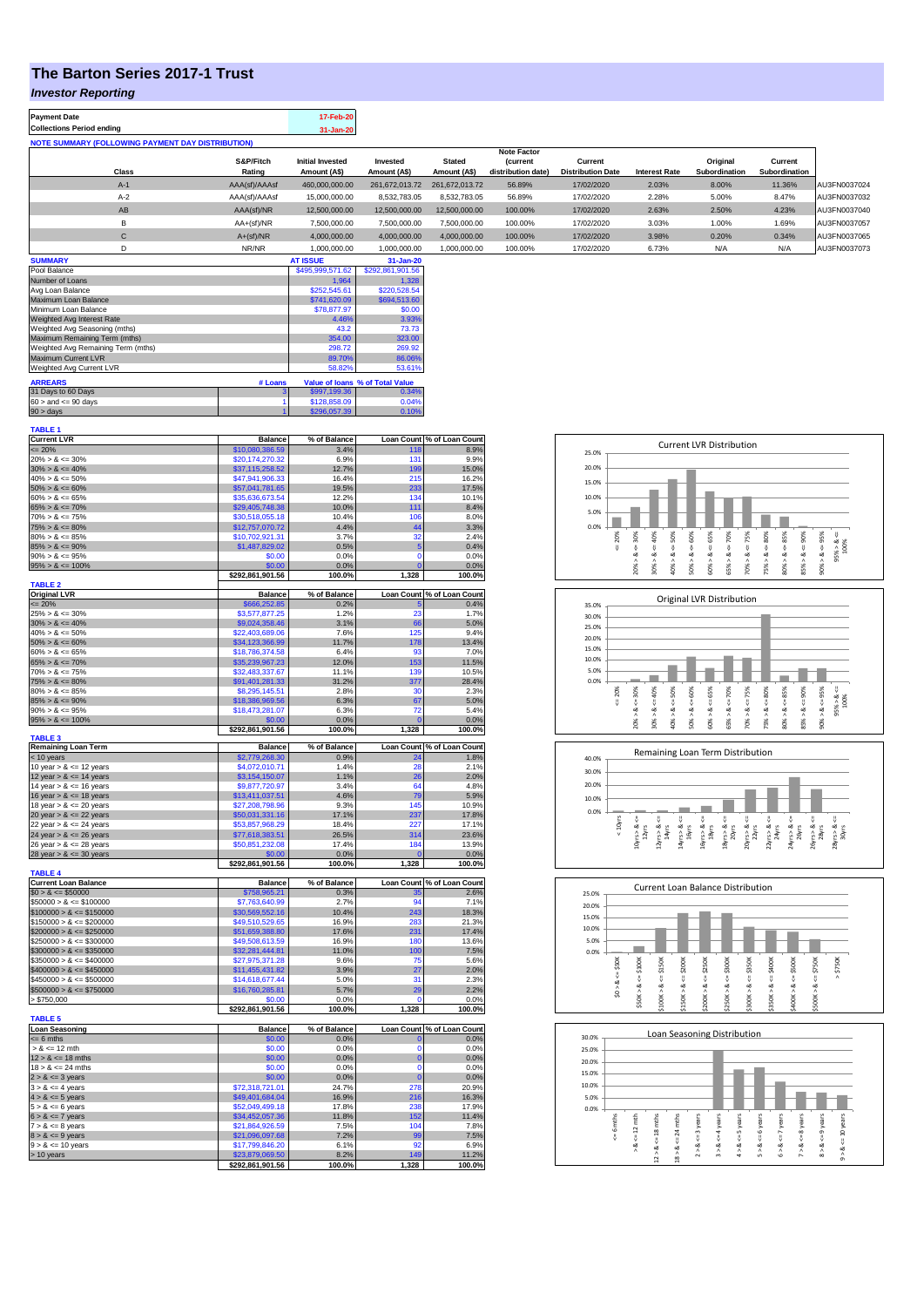# **The Barton Series 2017-1 Trust**

## *Investor Reporting*

| <b>Payment Date</b>                            |                                    | 17-Feb-20         |                            |                                     |
|------------------------------------------------|------------------------------------|-------------------|----------------------------|-------------------------------------|
| <b>Collections Period ending</b>               |                                    |                   |                            |                                     |
| TABLE <sub>6</sub>                             |                                    | 31-Jan-20         |                            |                                     |
| Postcode Concentration (top 10 by value)       | <b>Balance</b>                     | % of Balance      | <b>Loan Count</b>          | % of Loan Count                     |
| 2650                                           | \$6,883,297.51                     | 2.4%              |                            | 2.6%                                |
| 6210                                           | \$5,427,079.79                     | 1.9%              | 29                         | 2.2%                                |
| 2615                                           | \$5,267,732.94                     | 1.8%              | $\overline{22}$            | 1.7%                                |
| 2905                                           | \$5,123,927.49                     | 1.7%              | 20                         | 1.5%                                |
| 5108                                           | \$5,060,478.45                     | 1.7%              | 32                         | 2.4%                                |
| 2914                                           | \$5,008,980.45                     | 1.7%              | 15                         | 1.1%                                |
| 5109                                           |                                    |                   |                            | 2.0%                                |
| 2602                                           | \$4,877,047.26<br>\$4,449,946.67   | 1.7%<br>1.5%      | 27<br>18                   | 1.4%                                |
| 6208                                           | \$3,891,808.66                     | 1.3%              | 14                         | 1.1%                                |
| 2913                                           | \$3,511,765.58                     | 1.2%              | 15                         | 1.1%                                |
|                                                |                                    |                   |                            |                                     |
| <b>TABLE 7</b>                                 |                                    |                   |                            |                                     |
| <b>Geographic Distribution</b>                 | <b>Balance</b>                     | % of Balance      |                            | Loan Count % of Loan Count          |
| <b>Australian Capital Territory</b>            | \$49,395,222.84                    | 16.9%             | 200                        | 15.1%                               |
| New South Wales                                | \$48,122,684.52                    | 16.4%             | 208                        | 15.7%                               |
| Northern Territory                             | \$915,118.68                       | 0.3%              |                            | 0.3%                                |
| Queensland                                     | \$8,744,266.09                     | 3.0%              | 37                         | 2.8%                                |
| South Australia                                | \$118,518,646.50                   | 40.5%             | 615                        | 46.3%                               |
| Tasmania                                       | \$161,424.34                       | 0.1%              | 1                          | 0.1%                                |
| Victoria                                       | \$7,377,581.69                     | 2.5%              | 29                         | 2.2%                                |
| Western Australia                              | \$59,626,956.90                    | 20.4%             | 234                        | 17.6%                               |
|                                                |                                    |                   |                            |                                     |
| <b>TABLE 8</b>                                 | \$292,861,901.56                   | 100.0%            | 1,328                      | 100.0%                              |
| Metro/Non-Metro/Inner-City                     |                                    | % of Balance      | Loan Count                 | of Loan Count<br>78.2%              |
| Metro                                          | <b>Balance</b><br>\$231,257,802.73 | 79.0%             | 1038                       |                                     |
| Non-metro                                      | \$60,860,388.72                    | 20.8%             | 287                        | 21.6%                               |
|                                                | \$743.710.11                       |                   |                            |                                     |
| Inner city                                     |                                    | 0.3%              |                            | 0.2%<br>100.0%                      |
| <b>TABLES</b>                                  | \$292,861,901.56                   | 100.0%            | 1,328                      |                                     |
| <b>Property Type</b>                           | <b>Balance</b>                     | % of Balance      |                            | Loan Count % of Loan Count          |
| <b>Residential House</b>                       | \$267,961,128.33                   |                   | 1205                       | 90.7%                               |
| Residential Unit                               | \$22,553,049.92                    | 91.5%<br>7.7%     | 113                        | 8.5%                                |
| Rural                                          |                                    |                   |                            |                                     |
| Semi-Rural                                     | \$0.00<br>\$0.00                   | 0.0%<br>0.0%      | $\overline{0}$<br>$\Omega$ | 0.0%                                |
|                                                | \$2,347,723.31                     | 0.8%              |                            | 0.0%<br>0.8%                        |
| <b>High Density</b>                            |                                    |                   | 10                         |                                     |
| TABLE 10                                       | \$292,861,901.56                   | 100.0%            | 1,328                      | 100.0%                              |
|                                                | <b>Balance</b>                     | % of Balance      |                            | Loan Count % of Loan Count          |
| <b>Occupancy Type</b><br><b>Owner Occupied</b> | \$237,299,053.00                   | 81.0%             | 1065                       | 80.2%                               |
| Investment                                     | \$55.562.848.56                    | 19.0%             | 263                        | 19.8%                               |
|                                                |                                    |                   |                            |                                     |
| TABLE 11                                       | \$292,861,901.56                   | 100.0%            | 1,328                      | 100.0%                              |
| <b>Employment Type Distribution</b>            | <b>Balance</b>                     | % of Balance      |                            | Loan Count % of Loan Count          |
|                                                | \$6,823,183.40                     | 2.3%              | 32                         | 2.4%                                |
| Contractor                                     |                                    | 4.2%              | 62                         | 4.7%                                |
| Pay-as-you-earn employee (casual)              | \$12,423,182.69                    |                   | 984                        |                                     |
| Pay-as-you-earn employee (full time)           | \$224,420,116.66                   | 76.6%             |                            | 74.1%                               |
| Pay-as-you-earn employee (part time)           | \$21,764,572.44                    | 7.4%              | 109                        | 8.2%                                |
| Self employed                                  | \$12,154,313.26                    | 4.2%              | 56                         | 4.2%                                |
| No data                                        | \$15,276,533.11                    | 5.2%              | 85                         | 6.4%                                |
| Director                                       | \$0.00                             | 0.0%              |                            | 0.0%                                |
|                                                | \$292,861,901.56                   | 100.0%            | 1,328                      | 100.0%                              |
| <b>ABLE 12</b>                                 |                                    |                   |                            |                                     |
| <b>LMI Provider</b><br>OBE                     | <b>Balance</b>                     | % of Balance      |                            | Loan Count % of Loan Count<br>93.6% |
|                                                | \$269,706,624.17                   | 92.1%             | 1243                       |                                     |
| Genworth                                       | \$23.155.277.39                    | 7.9%              | <b>RI</b>                  | 6.4%<br>100.0%                      |
| TABLE 13                                       | \$292,861,901.56                   | 100.0%            | 1,328                      |                                     |
| <b>Arrears</b>                                 | <b>Balance</b>                     | % of Balance      | <b>Loan Count</b>          | % of Loan Count                     |
| <= 0 days                                      |                                    | 96.9%             | 1293                       | 97.4%                               |
|                                                | \$283,746,068.71                   | 2.6%              | $30^{\circ}$               | 2.3%                                |
| $0 >$ and $\leq$ 30 days                       | \$7,693,718.01                     | 0.3%              | 3                          | 0.2%                                |
| $30 >$ and $\leq 60$ days                      | \$997,199.36<br>\$128,858.09       |                   | 1                          | 0.1%                                |
| $60 >$ and $\lt = 90$ days                     | 296.057.39                         | 0.0%              |                            |                                     |
| $90 > \text{days}$                             |                                    | 0.1%              |                            | 0.1%                                |
| TABLE 14                                       | \$292,861,901.56                   | 100.0%            | 1,328                      | 100.0%                              |
| <b>Interest Rate Type</b>                      | <b>Balance</b>                     | % of Balance      |                            | Loan Count % of Loan Count          |
|                                                |                                    |                   |                            |                                     |
| Variable                                       | \$247,552,679.75                   | 84.5%             | 1131                       | 85.2%                               |
| Fixed                                          | \$45,309,221.81                    | 15.5%             | 197                        | 14.8%                               |
|                                                | \$292,861,901.56                   | 100.0%            | 1,328                      | 100.0%                              |
| TABLE 15                                       |                                    |                   |                            |                                     |
| <b>Weighted Ave Interest Rate</b>              | <b>Balance</b>                     | <b>Loan Count</b> |                            |                                     |
| <b>Fixed Interest Rate</b>                     | 4.17%                              | 197               |                            |                                     |
| TABLE 16                                       |                                    |                   |                            |                                     |
| Foreclosure, Claims and Losses (cumulative)    | <b>Balance</b>                     | <b>Loan Count</b> |                            |                                     |
| Properties foreclosed                          | \$73,685.93                        |                   |                            |                                     |
| Claims submitted to mortgage insurers          | \$70.056.08                        |                   |                            |                                     |
| Claims paid by mortgage insurers               | \$70,056.08                        |                   |                            |                                     |
| loss covered by excess spread                  | \$3,629.85                         | 1                 |                            |                                     |
| Amount charged off                             | \$0.00                             |                   |                            |                                     |
|                                                |                                    |                   |                            |                                     |

Please note: Stratified data excludes loans where the collateral has been sold and there is an LMI claim pending.